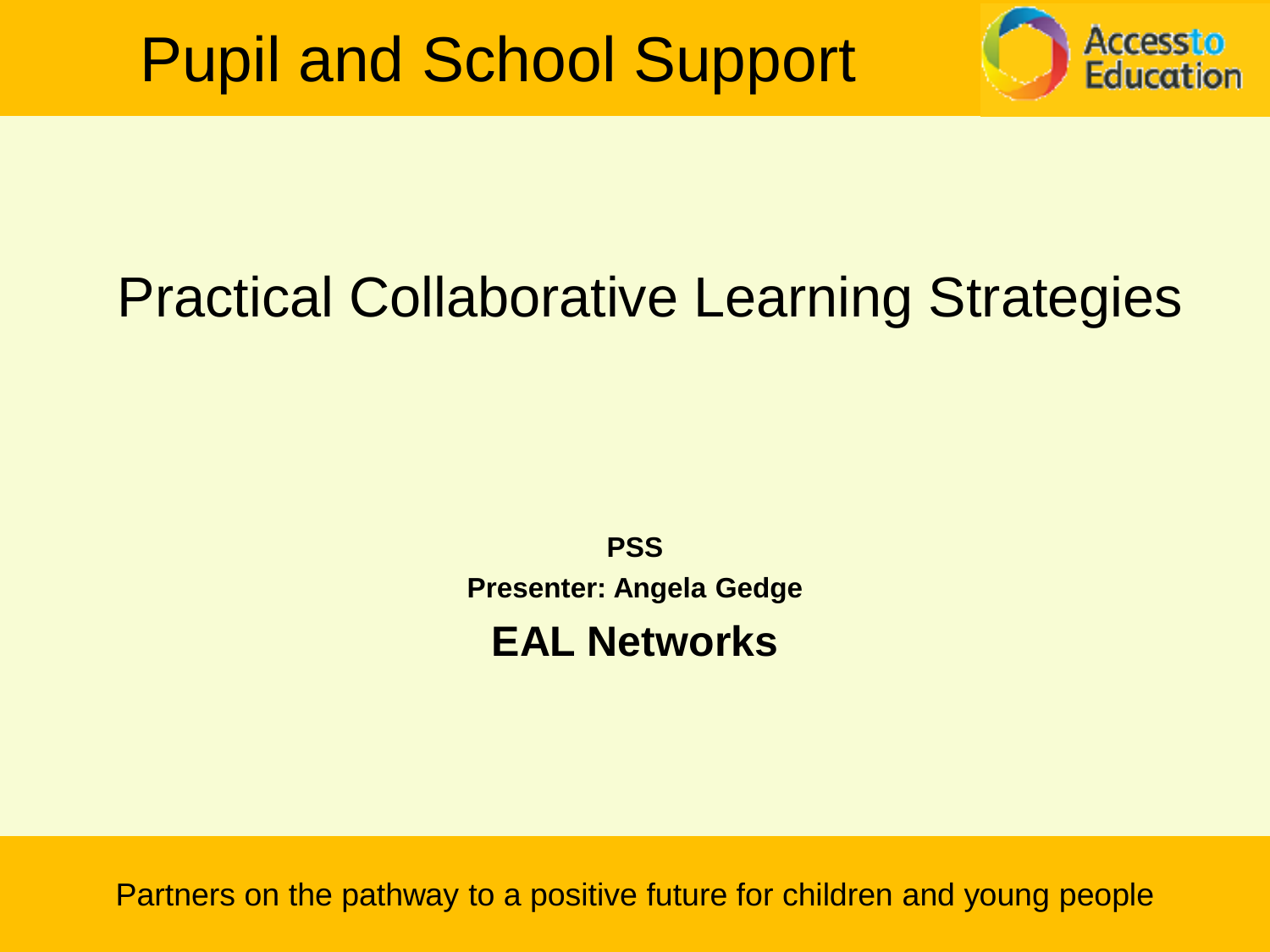### Talking About A Generation



- An intervention to boost oral lang skills in 10 year olds made more difference to reading comprehension than an intervention to directly teach reading comprehension skills. (Reading presents a particular concern; pattern not mirrored in Writing and Maths)
- Also substantial evidence of impact on Maths & Science attainment when pupils involved in discussing, arguing constructively and building on each other's ideas
- **p40**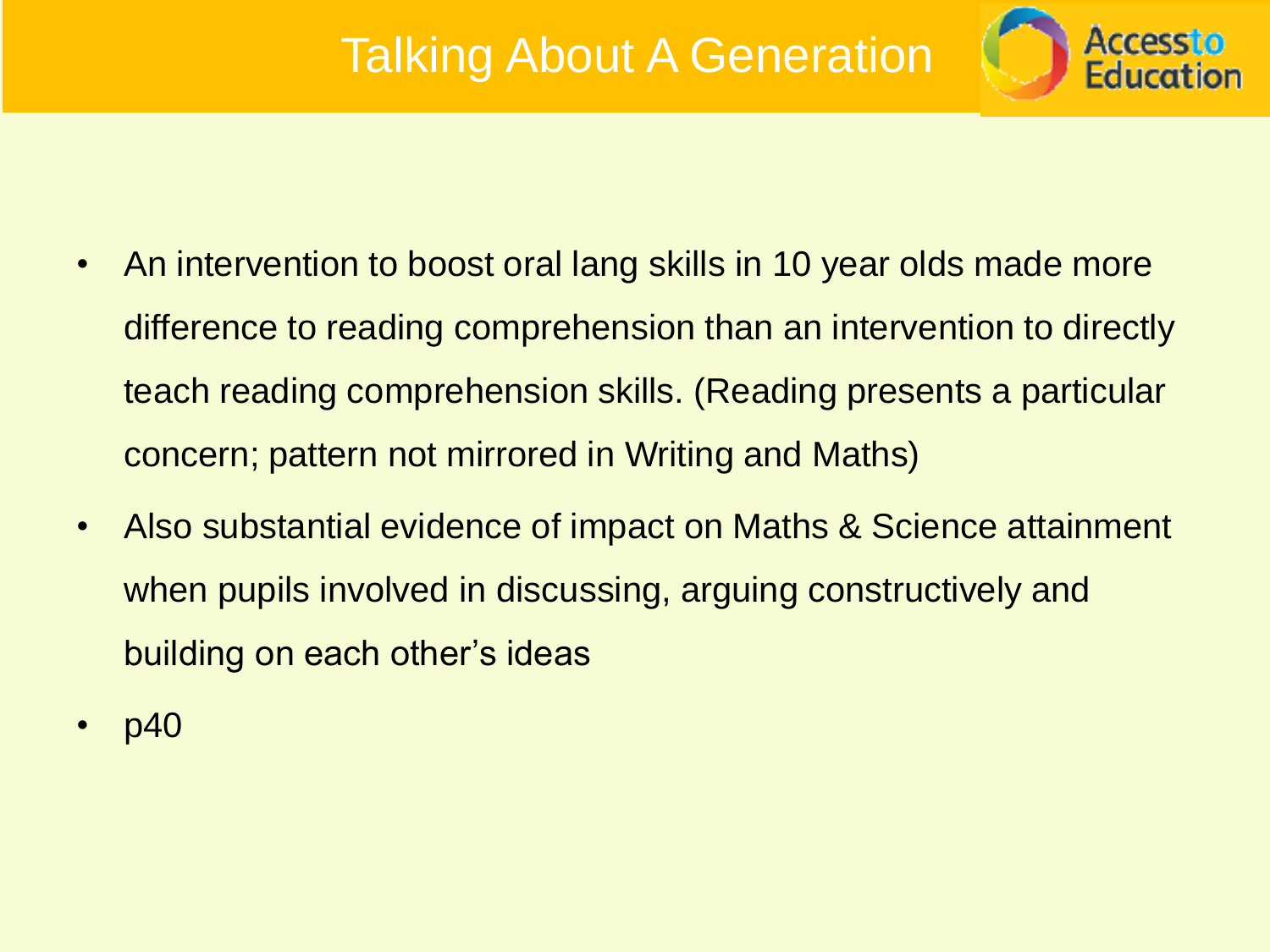# Types of language



#### **Language of Social Interaction**

**conversing expressing opinions expressing values persuading others directing others devising rules arguing discussion interacting establishing roles reassuring clarifying intentions controlling actions** 

#### **conveying information receiving information reporting explaining describing illustrating a point demonstrating interpreting, organising sequencing thoughts and ideas generalising and summarising challenge and justify points of view identifying details responds quickly and appropriately to people competently interprets non-verbal language**

**Language of Literacy**

#### **Language of Thinking speculating**

**clarifying thoughts recalling and reflecting drawing conclusions questioning replying to questions requesting responding to information inquiring identifying similarities and differences interpreting and evaluating solving problems creatively relating new information to existing knowledge taking appropriate action expressing judgements reflecting on information identifying problems and suggesting possible solutions identifying alternatives stating evidence to support claims analysing information forming conclusions**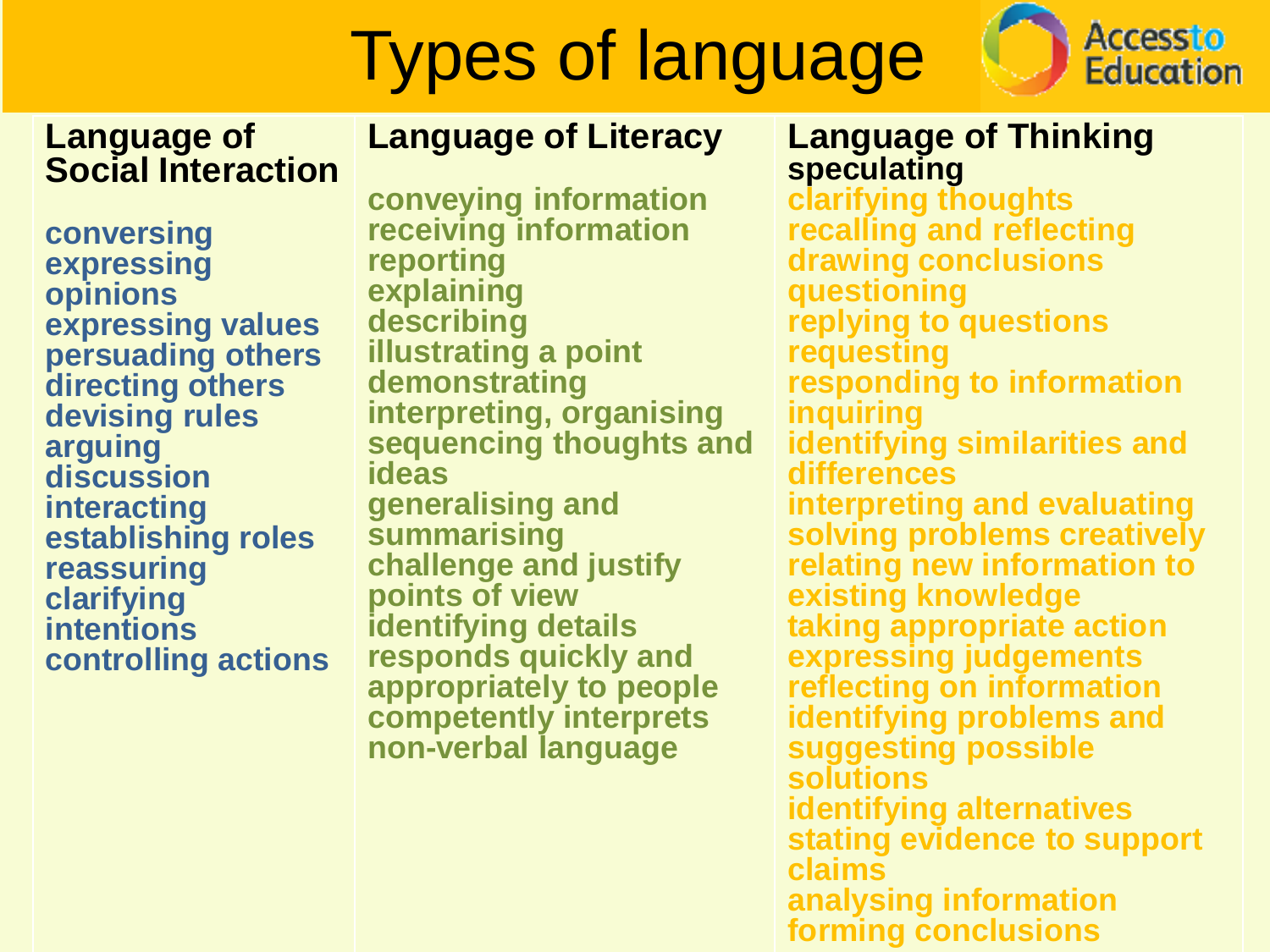# Collaborative Learning: The benefits

*[https://www.youtube.com/watch?v=eRtQUK](https://www.youtube.com/watch?v=eRtQUKSdxrM)*

*[SdxrM](https://www.youtube.com/watch?v=eRtQUKSdxrM)*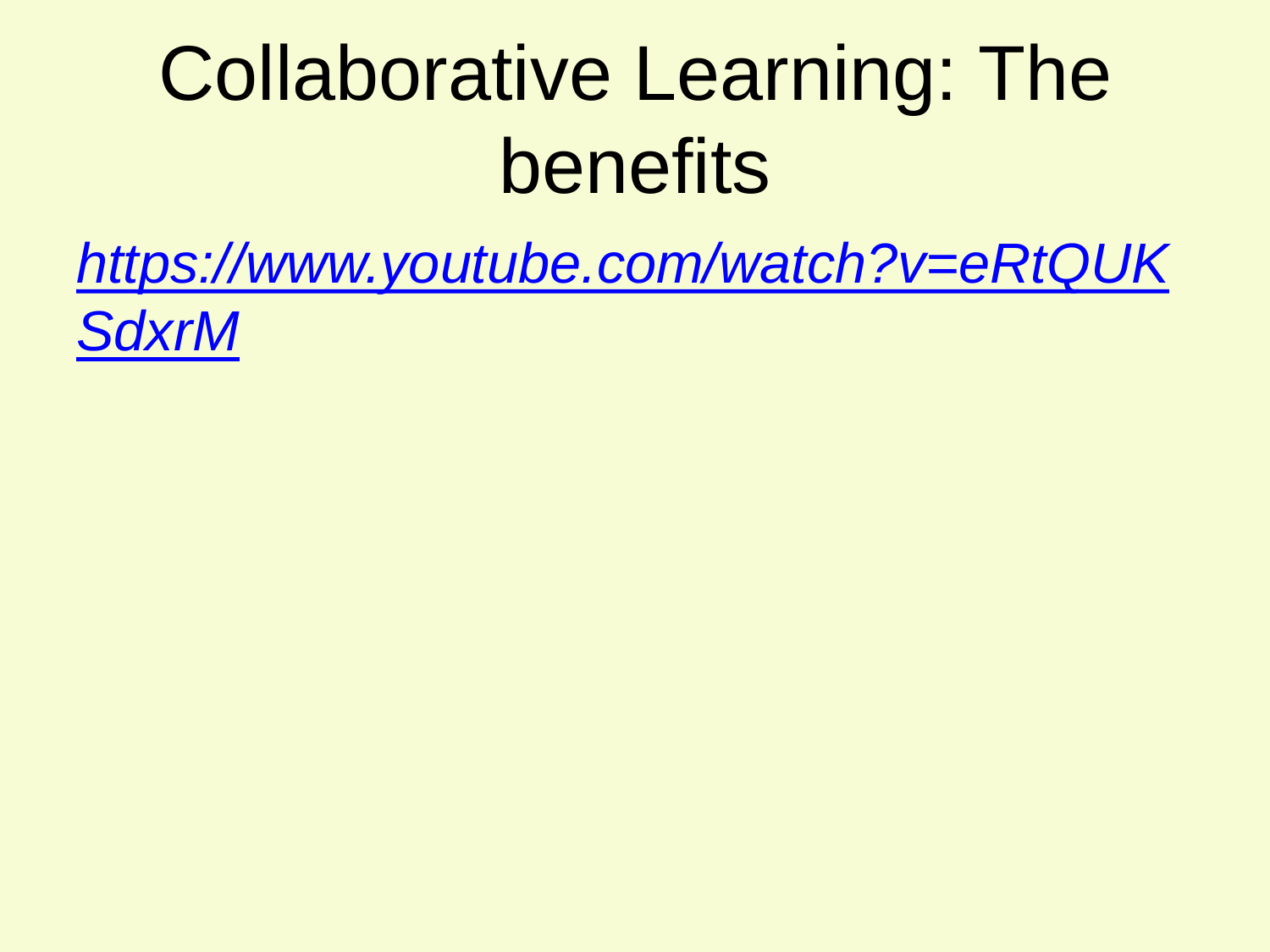Dylan Wiliam: Professor of Educational Assessment at University College London:

*If teachers want to see an effective improvement of learning, need to:*

- 1. Establish group goals: everyone working as a group and collectively participating.
- 2. Individual accountability : everyone needs to know they may be called upon to be a reporter for the task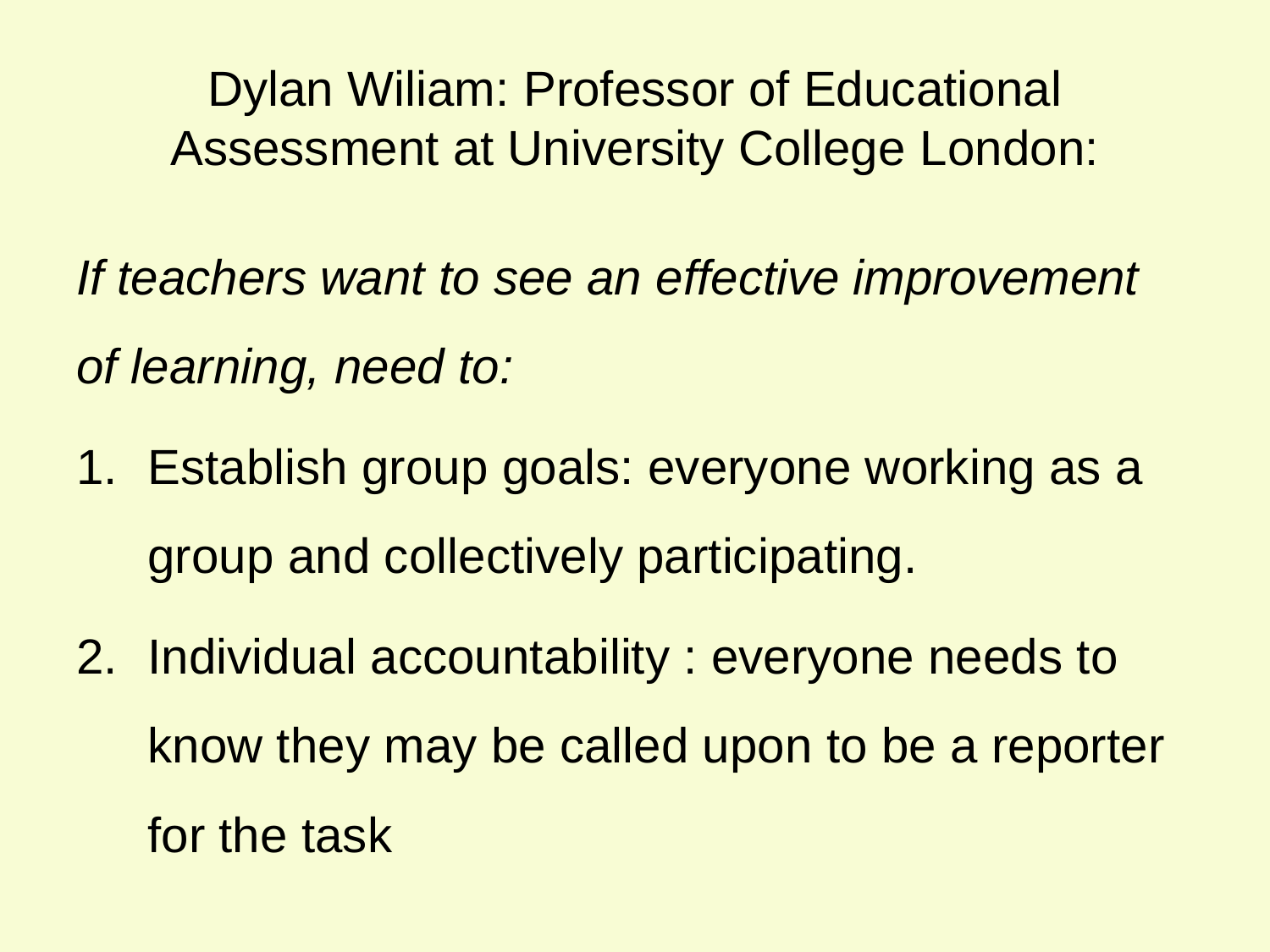### Group Roles



Manager (BLUE STICK): watches the time; summarises where the group is up to; makes sure everyone understands what the task is.

Encourager (GREEN STICK): makes sure everyone is having a turn; asks people to give their opinions; praises others' ideas; encourages people to keep going.

*Need 2 for when working with a partner on a game with 4 people.*

Recorder (YELLOW): writes down group's ideas; asks questions to check what people mean.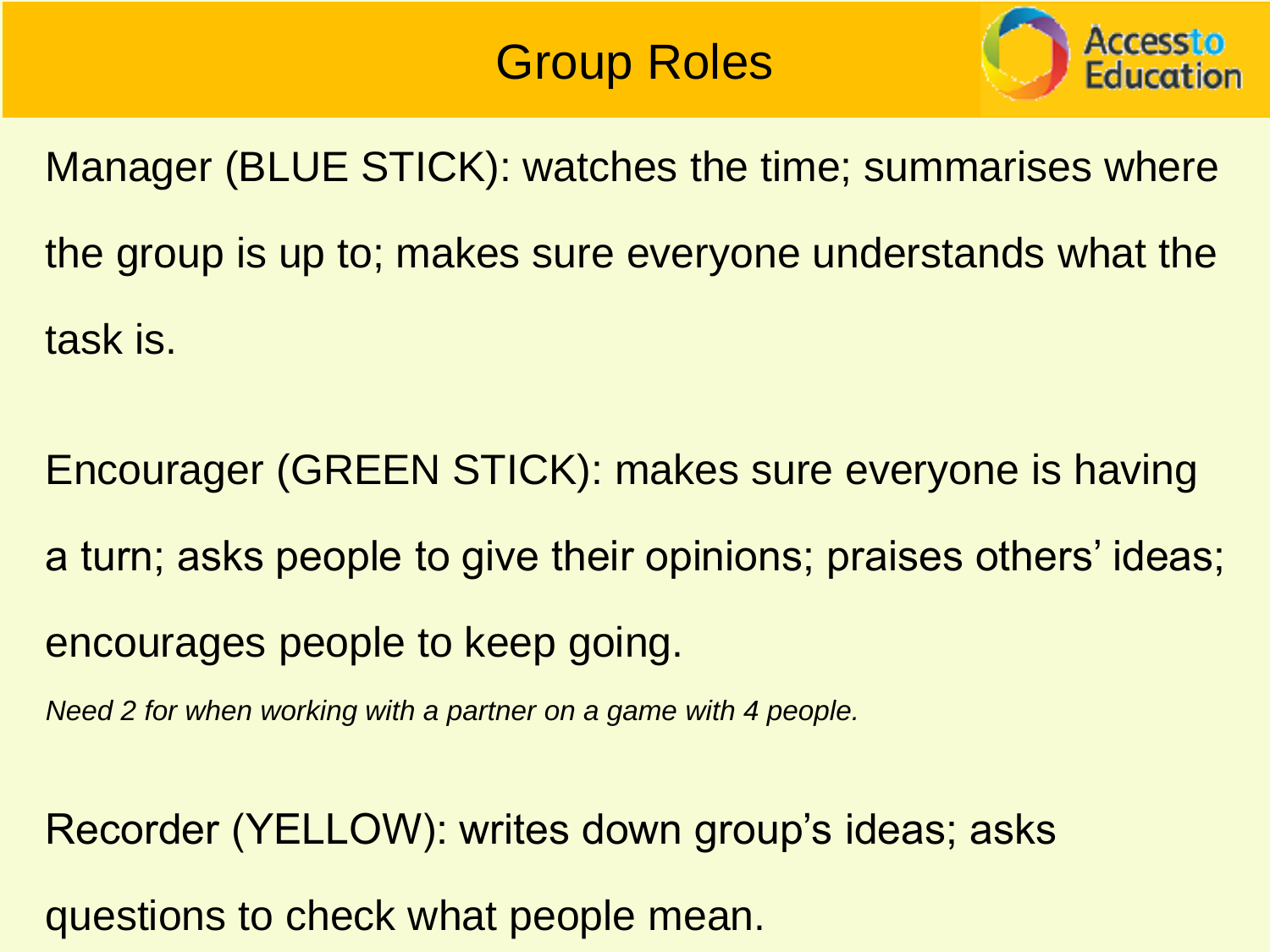## **Reporter**



Questions to answer:

- 1. Explain this activity.
- 2. What speaking and listening skills have you been using?
- 3. Could you adapt this game?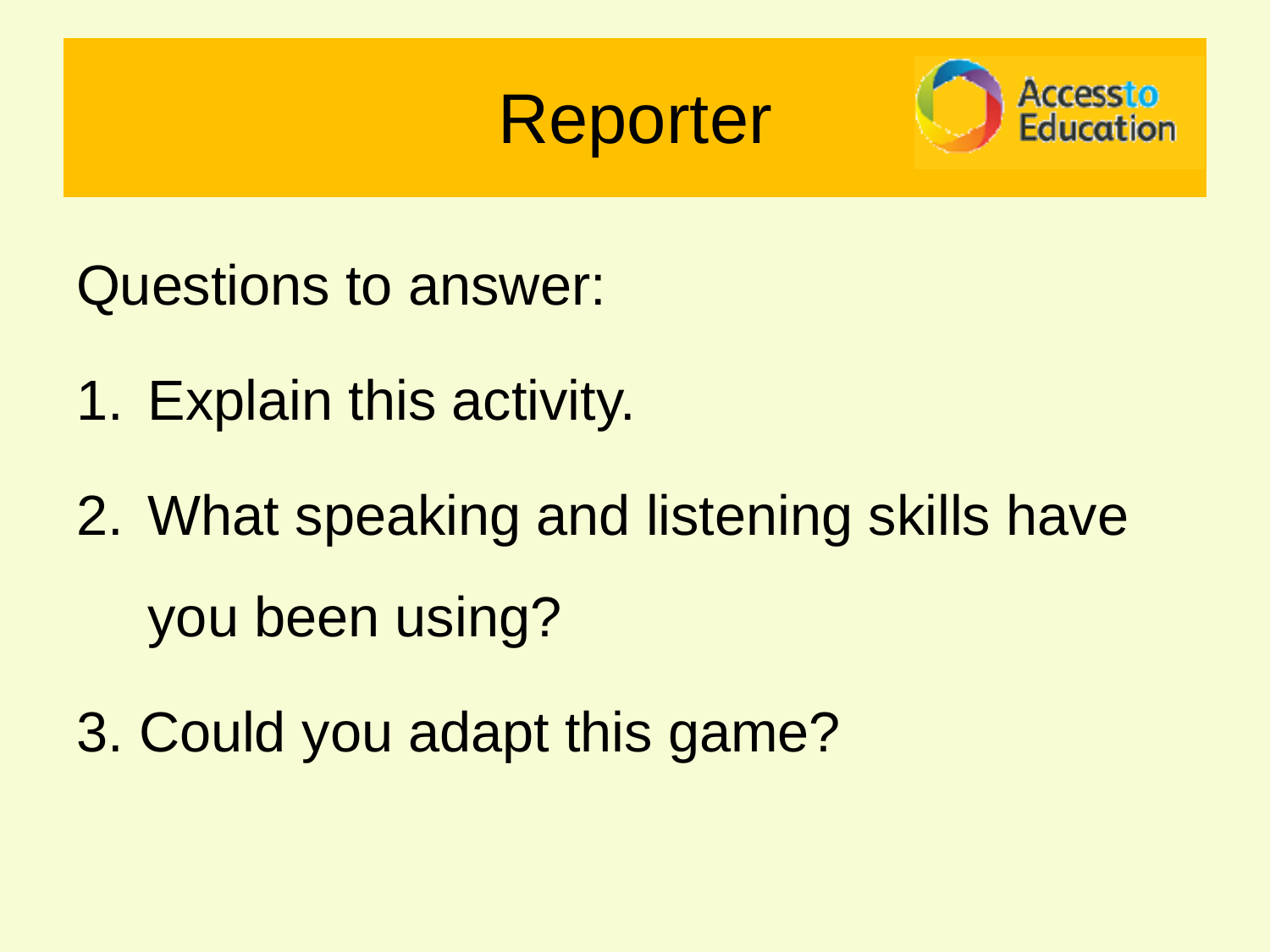### Collaborative Learning Tasks



Each table has 2 games to try:

- One has a literacy theme
- One has a numeracy theme

At the end, a reporter will be selected to answer these questions as before:

- 1. Explain each activity.
- 2. What speaking and listening skills have you been using?
- 3. Could you adapt this game?